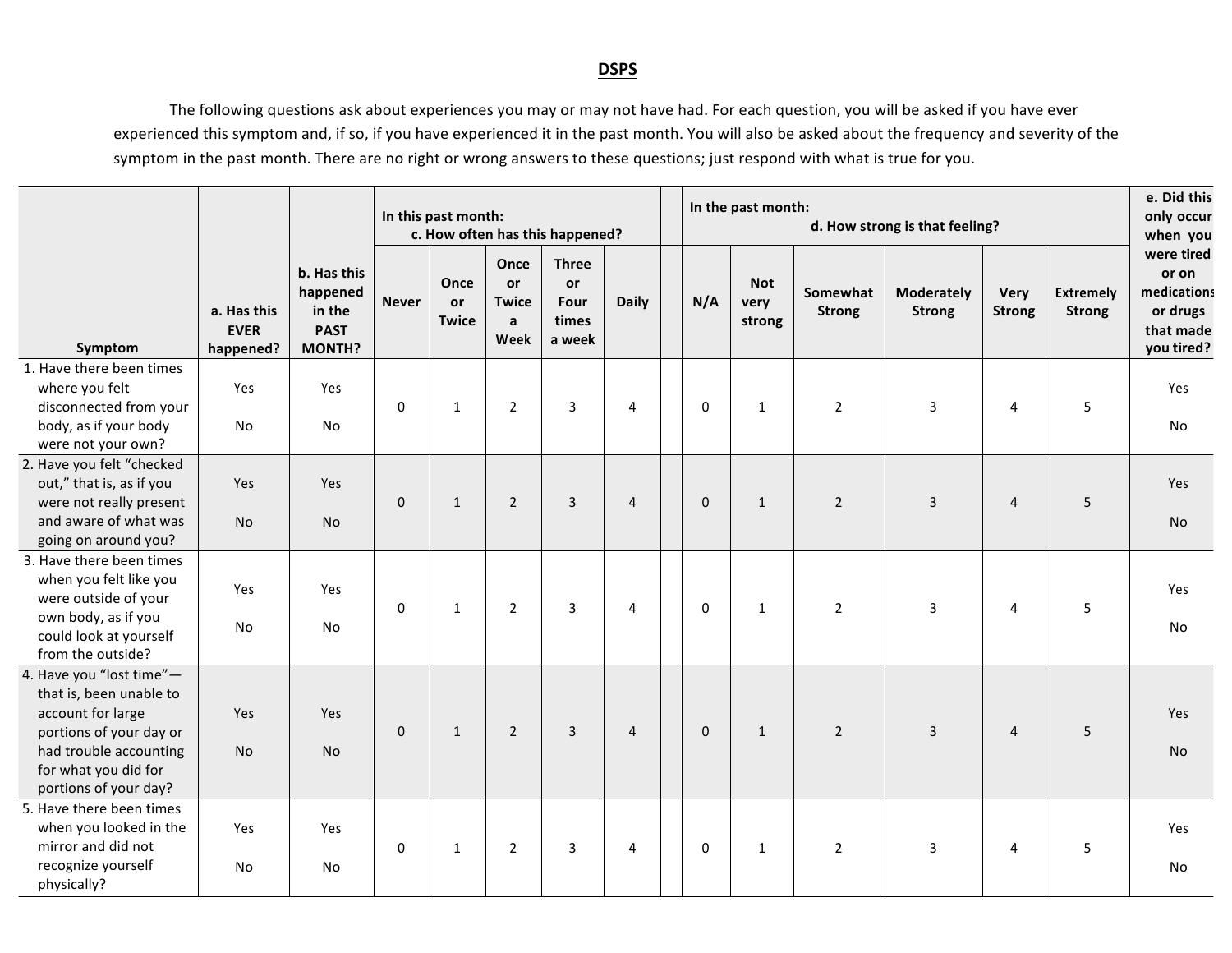|                                                                                                                                                                                           |                                         |                                                                   | In the past month:<br>c. How often has this happened? |                                   |                                                    |                                                      |                |  |             | In the past month:<br>d. How strong is that feeling? |                           |                                    |                       |                                   |                                                                                       |  |
|-------------------------------------------------------------------------------------------------------------------------------------------------------------------------------------------|-----------------------------------------|-------------------------------------------------------------------|-------------------------------------------------------|-----------------------------------|----------------------------------------------------|------------------------------------------------------|----------------|--|-------------|------------------------------------------------------|---------------------------|------------------------------------|-----------------------|-----------------------------------|---------------------------------------------------------------------------------------|--|
| Symptom                                                                                                                                                                                   | a. Has this<br><b>EVER</b><br>happened? | b. Has this<br>happened<br>in the<br><b>PAST</b><br><b>MONTH?</b> | <b>Never</b>                                          | Once<br><b>or</b><br><b>Twice</b> | Once<br>or<br><b>Twice</b><br>$\mathbf{a}$<br>Week | <b>Three</b><br><b>or</b><br>Four<br>times<br>a week | <b>Daily</b>   |  | N/A         | <b>Not</b><br>very<br><b>Strong</b>                  | Somewhat<br><b>Strong</b> | <b>Moderately</b><br><b>Strong</b> | Very<br><b>Strong</b> | <b>Extremely</b><br><b>Strong</b> | when you<br>were tired<br>or on<br>medications<br>or drugs<br>that made<br>you tired? |  |
| 6. Have there been times<br>when you were in a<br>familiar place, yet it<br>seemed strange and<br>unfamiliar to you?                                                                      | Yes<br>No                               | Yes<br>No                                                         | 0                                                     | $\mathbf{1}$                      | $\overline{2}$                                     | 3                                                    | 4              |  | 0           | $\mathbf{1}$                                         | $\overline{2}$            | 3                                  | 4                     | 5                                 | Yes<br>No                                                                             |  |
| 7. Have there been times<br>when your body did not<br>feel real?                                                                                                                          | Yes<br>No                               | Yes<br>No                                                         | $\mathbf{0}$                                          | $\mathbf{1}$                      | $\overline{2}$                                     | 3                                                    | $\overline{4}$ |  | 0           | $\mathbf{1}$                                         | $\overline{2}$            | $\overline{3}$                     | $\overline{4}$        | 5                                 | Yes<br>No                                                                             |  |
| 8. Have there been times<br>when the world around<br>you (other people,<br>objects, places) did not<br>seem real?                                                                         | Yes<br>No                               | Yes<br>No                                                         | 0                                                     | 1                                 | $\overline{2}$                                     | 3                                                    | 4              |  | 0           | $\mathbf{1}$                                         | $\overline{2}$            | 3                                  | 4                     | 5                                 | Yes<br>No                                                                             |  |
| 3. Have there been times<br>when your body felt very<br>strange and unfamiliar<br>to you, as if it were not<br>your own body?                                                             | Yes<br>No                               | Yes<br>No                                                         | $\mathbf{0}$                                          | $\mathbf{1}$                      | $\overline{2}$                                     | $\overline{3}$                                       | 4              |  | $\mathbf 0$ | $\mathbf{1}$                                         | $\overline{2}$            | $\mathbf{3}$                       | $\overline{4}$        | 5                                 | Yes<br>No                                                                             |  |
| 10. Have there been times<br>when you felt lost,<br>disoriented, or<br>confused in a location<br>that you know well?                                                                      | Yes<br>No                               | Yes<br>No                                                         | 0                                                     | $\mathbf{1}$                      | $\overline{2}$                                     | 3                                                    | 4              |  | 0           | $\mathbf{1}$                                         | $\overline{2}$            | $\mathsf 3$                        | 4                     | 5                                 | Yes<br>No                                                                             |  |
| 11. Have there been times<br>(other than when you<br>were tired, sleepy, or<br>on medications or<br>drugs that made you<br>drowsy) when you felt<br>as if you were in a<br>daze or a fog? | Yes<br>No                               | Yes<br>No                                                         | $\mathbf 0$                                           | $\mathbf{1}$                      | $2^{\circ}$                                        | $\mathbf{3}$                                         | $\overline{4}$ |  | $\mathbf 0$ | $\mathbf{1}$                                         | $\overline{2}$            | $\overline{3}$                     | $\overline{4}$        | 5                                 | Yes<br>No                                                                             |  |